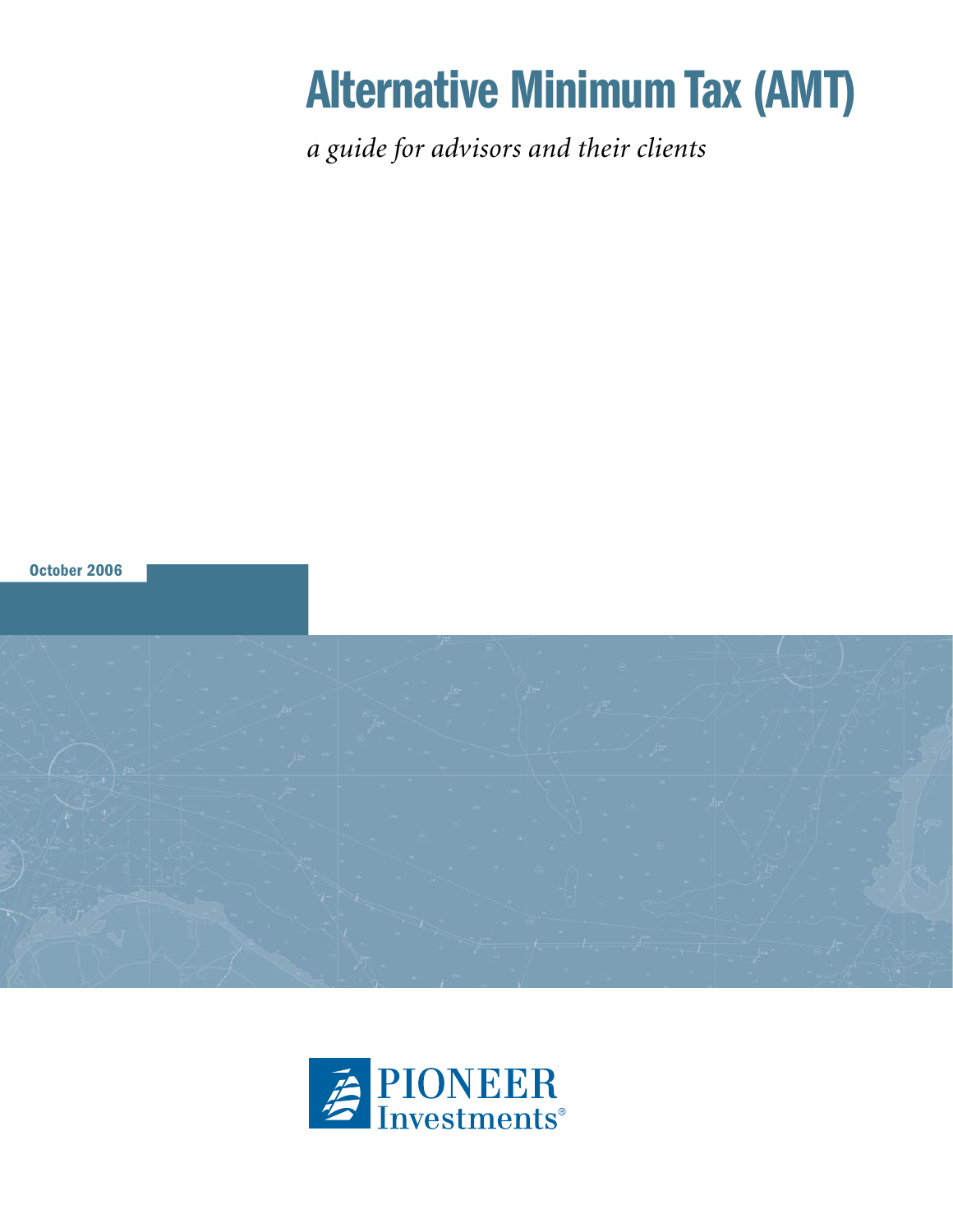# A Stealth Tax that Surprises Investors

Nobody likes to get slammed with unexpected taxes. But that's exactly what's happening to millions of Americans. And their numbers increase every year.

Everyone knows about the regular federal income tax system. But many are unaware of the federal alternative minimum tax (AMT), a second, more onerous tax calculation that hit almost 4 million Americans in 2004 with higher taxes than they would have paid otherwise. That number is projected to rise dramatically over the next decade. Almost half of U.S. taxpayers, who will file an estimated 25 million-plus returns, will be subject to the AMT by 2015 unless Congress legislates changes in the tax code. (See Exhibit 1).

Investors and their advisors need to be aware of the AMT because it has the potential to significantly reduce the effective rate of return on a portfolio. Instead of paying 15% on capital gains, effective tax rates can top 21%, according to a study by two Wake Forest University accounting professors.<sup>1</sup>

Pioneer Investments presents this paper to help financial advisors and their clients recognize when the AMT may strike and present options for managing AMT exposure. One important option to reduce the potential hit from the AMT is investments in municipal bonds and municipal bond funds that are exempt from the AMT. Many investors may not be aware that they can use these investments to help retain more of their investment income if they are otherwise subject to the AMT.

#### Financial advisors can help investors deal with the AMT by:

- 1 Alerting investors to warning signs of AMT vulnerability
- 2 Helping AMT taxpayers choose between investing in municipal bond funds that invest in AMT bonds, or municipal bond funds that are AMT-free—that is, they avoid bonds subject to the AMT.

3 Alerting non-AMT taxpayers about the potential for better after-tax yields from AMT bonds.

<sup>1</sup> Yvonne L. Hinton and Ralph B. Tower, "Influence of Long-Term Capital Gains on Individual AMT, Tax Notes, January 19, 2004.



Source: Congressional Budget Office. a. Calendar year basis. b. Fiscal year basis.

Exhibit 1: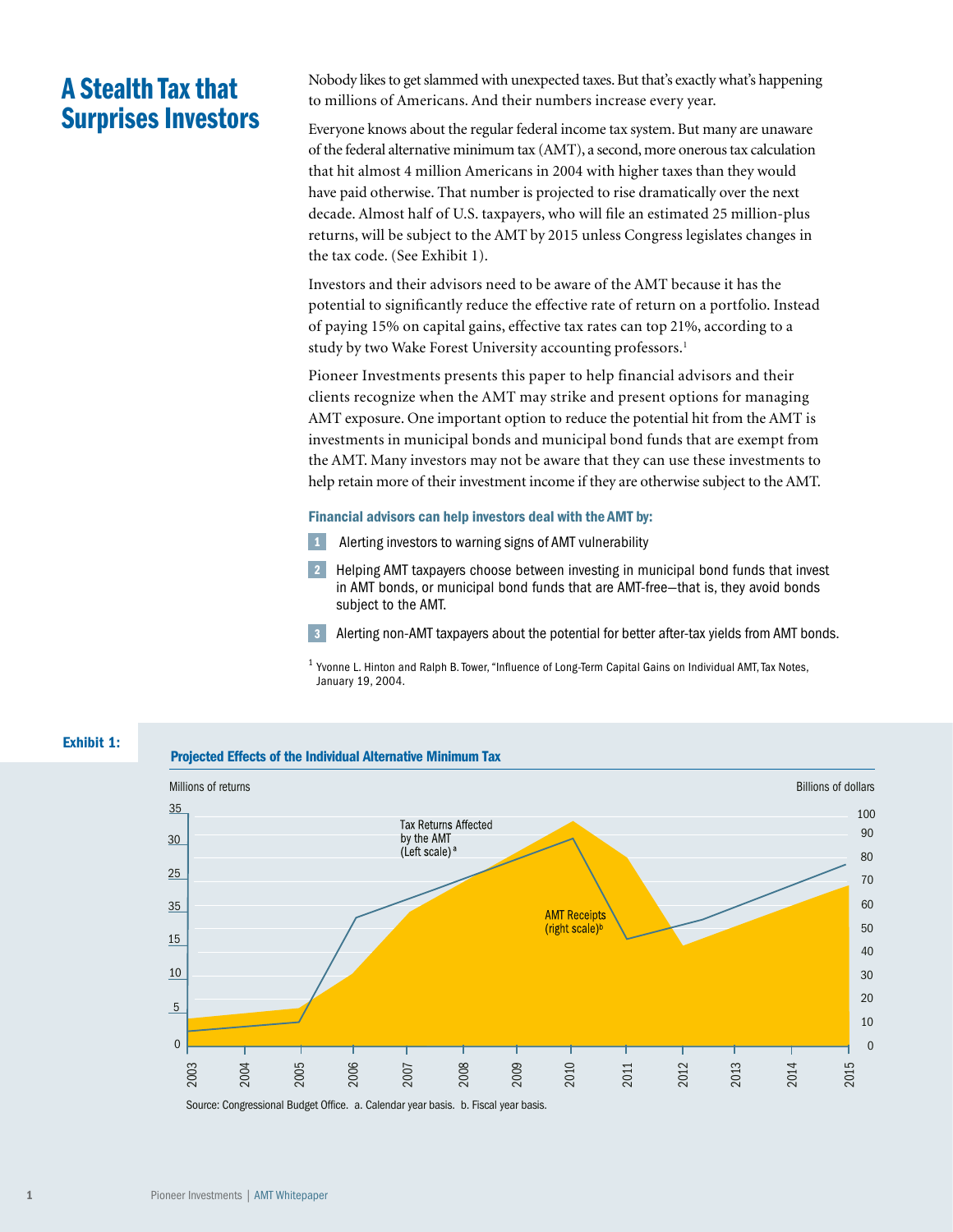## The AMT: A Tax for the Wealthy Diverges from its Creators' Intentions

 The AMT started in 1969 as a way of preventing the wealthy from completely evading federal taxes. The AMT system was created after Congress learned that 155 of the nation's wealthiest taxpayers had completely avoided federal income taxes by legally exploiting the numerous loopholes and deductions in the tax code.<sup>2</sup>

The idea behind the AMT was to require at least a minimum level of taxes on the wealthy, while sparing the middle class from any extra burden. However, during the last decade, the impact of the AMT started spreading. In 2001, the AMT snared 1% of taxpayers. By 2015, the Congressional Research Service estimates it will snare almost half of all taxpayers!3

Many of the new vulnerable have annual incomes between \$75,000 and \$500,000.<sup>4</sup> A key reason for this is inflation. The "regular" tax system makes annual inflation adjustments for tax brackets, exemptions and standard deductions. But under the AMT, brackets and exemptions are not annually adjusted, which means that people whose income has grown with the economy enter the dreaded AMT zone each year.

<sup>2</sup> Leanord E Burman, William G Gale, Jeff Rohaly, and Benjamin H Harris, "The Individual AMT: Problems and Potential Solutions, TPC Discussion Paper No.5, Tax Policy Center, 2002.

<sup>3</sup> Gregg Esenwein, "The Potential Distributional Effects of the Alternative Minimum Tax," CRS Report for Congress, RS22200, 2005, p.3. Esenwein, "The Alternative Minimum Tax (AMT): Income Entry Points and 'Take Back' Effects," CRS report RS21817, p. 2.Esenwein, CRS report RS21817, p.3.

<sup>4</sup> Yvonne L. Hinton and Ralph B. Tower, "Influence of Long-Term Capital Gains on Individual AMT", Tax Notes January 19, 2004.

#### Exhibit 2:

## Checklist for AMT Susceptibility<sup>5</sup>

How can one tell if one might become subject to the AMT? It may be a factor of whether your tax return includes one or more of the triggers listed below.

#### Personal

The more deductions/dependents you have, the more vulnerable you become to AMT.  $\Box$  Married filing jointly  $\Box$  Large number of dependents

#### Expenses

Large deductions for major expenses can be an AMT trigger.

- $\Box$  High state income taxes (see Exhibit 3)
- $\Box$  Interest on a home equity loan not used for home improvement
- **Many miscellaneous itemized deductions**

#### Unearned Income

The following sources may be counted as income under the AMT.

Private-activity municipal bonds  $\Box$  Long-term capital gains  $\Box$  Dividends

#### **Other**

The AMT may capture taxpayers who receive income from unusual sources such as stock options or use methods to reduce or shelter income.

- $\Box$  Exercise and holding of incentive stock options
- **Business owners with large depreciation deductions or net operating losses**
- $\Box$  Certain tax credits
- $\Box$  Certain tax shelters

5 Sources for this sidebar include Esenwein, RS22200 and "Top 10 Things that Cause AMT Liability," Fairmark.com; and, "Alternative Minimum Tax (AMT): will you be one of the millions caught by it?" PriceWaterhouseCoopers, 2004.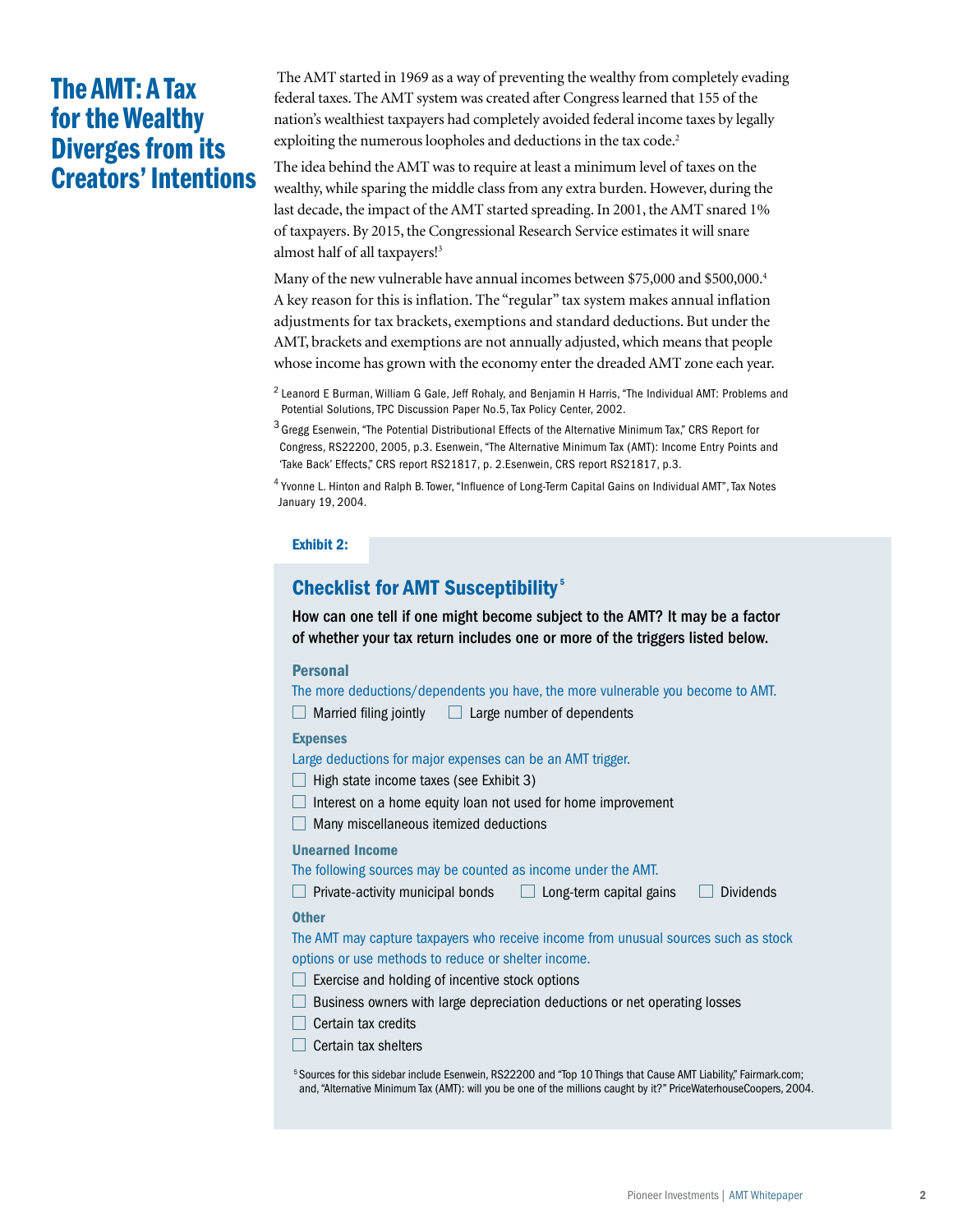Clearly the AMT has changed from being a tax targeted at the wealthy to one that now afflicts a broad range of upper-income and middle-class taxpayers. At the very least, the AMT adds complexity to tax returns since all taxpayers must calculate their tax using both the traditional method and also using a separate set of rules that apply to the AMT.

A wide range of factors can increase susceptibility to the AMT. Especially vulnerable are people with annual income over \$75,000 and large deductions. Most vulnerable are taxpayers with multiple children, interest deductions from second mortgages, capital gains, high state and local taxes, and incentive stock options.

A checklist that identifies some of these factors is in Exhibit 2.

Taxpayers in some states tend to be more susceptible to the AMT than taxpayers in other states because the high state taxes they pay may not be deductible under the AMT. For a list of the top-10 states for AMT liability see Exhibit 3.

#### Exhibit 3:

Top 10 States for AMT Liability by Percentage of Taxpayers Liable as of tax year 2003



Source: Gregg Esenwein, "Alternative Minimum Taxpayers By State," CRS Report RS22083 (March 17, 2005).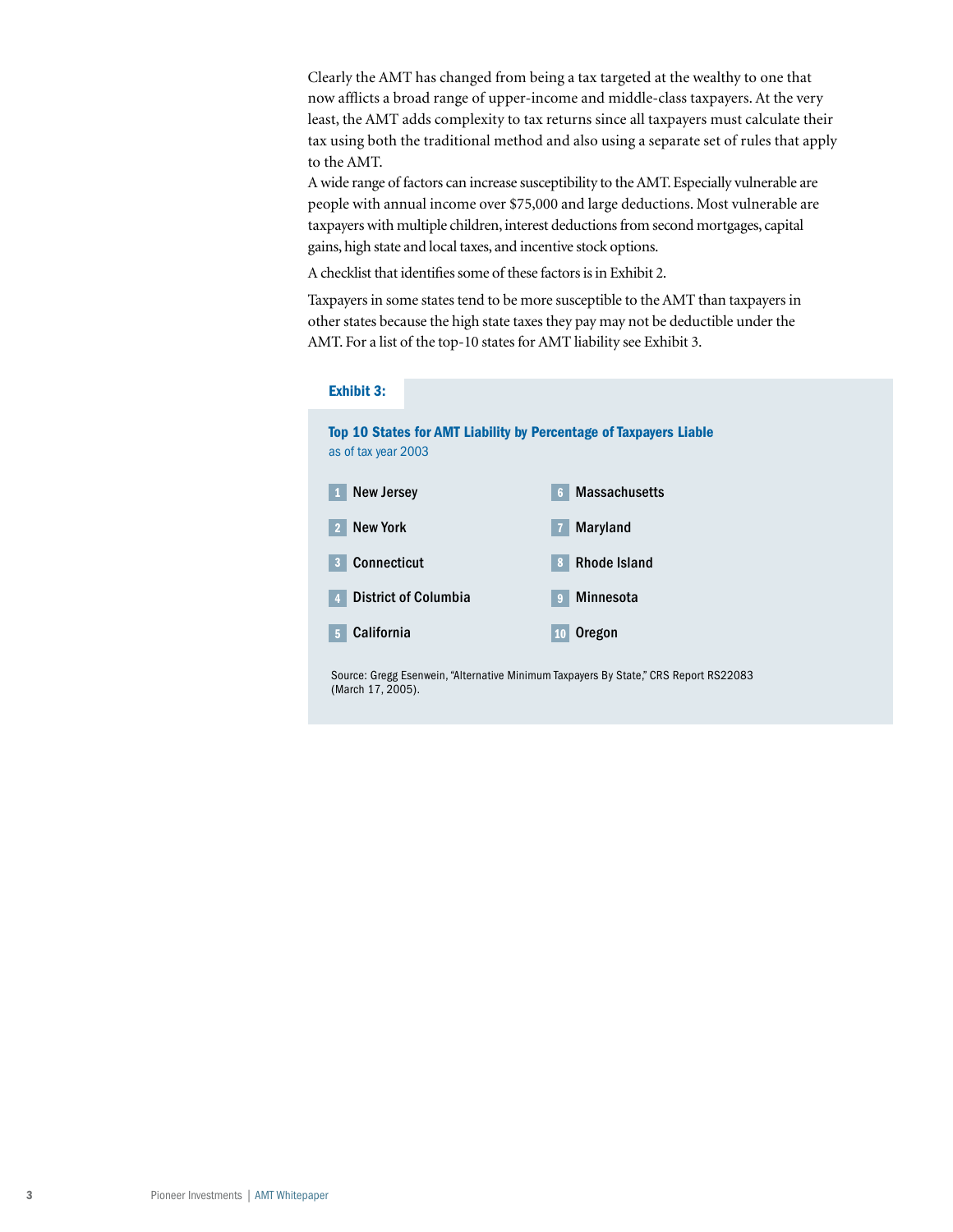Investors and their advisors need to be aware of the AMT because while capital gains and dividends are not a direct target of the AMT, the extra income earned from investments can make them subject to the AMT. The effective rate of return on those investments can change significantly as returns increase.

The chart below shows the impact of the AMT on effective rates of return on long-term capital gains. It is also important to note that state tax rates on long-term capital gains can also sharply increase the effective tax rate on long-term capital gains.

#### Exhibit 4:

#### Influence of AMT on Long-Term Capital Gains Tax Rates

| Net Long Term Capital Gain             | 0       | 30,000  | 50,000  | 100,000 | 200,000 |
|----------------------------------------|---------|---------|---------|---------|---------|
| <b>Total Adjusted Gross Income</b>     | 178.001 | 208.001 | 228,001 | 278.001 | 378,001 |
| Taxable Income                         | 144.584 | 175.484 | 198.524 | 256.124 | 362.500 |
| <b>Regular Tax</b>                     | 29.762  | 34.514  | 38.365  | 47.993  | 65,712  |
| AMT (additional tax above regular tax) | 0       | 1.693   | 2.142   | 3.264   | 5.119   |
| <b>Total Tax</b>                       | 29.762  | 36.207  | 40.507  | 51.527  | 72.757  |
| <b>Effective Tax Rate on LTCG</b>      | 0%      | 21.48%  | 21.49%  | 21.50%  | 21.50%  |

Source: "Influence of Long-Term Capital Gains on Individual AMT, by Yvonne L. Hinson and Ralph B. Tower, Tax Notes, Jan. 19, 2004. Note: Data is calculated for 2003 tax year. 2006 tax calculations may be different.

How could investors use municipal bond funds to help manage their exposure to the AMT? Municipal bonds are an important option for investors subject to the AMT because of their tax-free status.<sup>6</sup> But not all municipal bonds - and municipal bond funds are the same. The reason: some municipal bonds, and the funds that invest in them, are subject to AMT taxes. This is because the AMT requires a different tax treatment when the bond is deemed to be financing for a private activity, such as a housing project, hospital, or industrial park.

If you received \$5,600 in tax-free interest every year through a \$100,000 investment in a municipal bond, the AMT could take more than 25% of that amount to taxes.7

Some municipal bond mutual funds do not invest in AMT bonds. These are known as AMT-free municipal bond funds, and their goal, while not necessarily guaranteed, is to try to ensure that the income they generate for their shareholders is not subject to the AMT, thereby preserving the tax-free nature of the income for all investors.

It's important for financial advisors to be aware of these tax issues and warn their clients. In brief, if an AMT bond and a non-AMT bond offer the same yield, the investors subject to the AMT will earn less on the AMT bond.

It may seem like an easy decision for an AMT taxpayer to choose an AMT-free fund. But there's an important wrinkle. AMT bonds often have higher yields than non-AMT bonds of comparable quality and maturity. That difference can mute

# Investment Strategies for Minimizing the Impact of the AMT.

<sup>&</sup>lt;sup>6</sup> "Those "Tax Free Munis: Look Again," BusinessWeek magazine, Feb. 16, 2004.

<sup>7</sup> For illustrative purposes and not representative of a specific investment. A portion of income may be subject to local, state, federal, and/or alternative minimum tax. Capital gains, if any, are subject to a capital gains tax.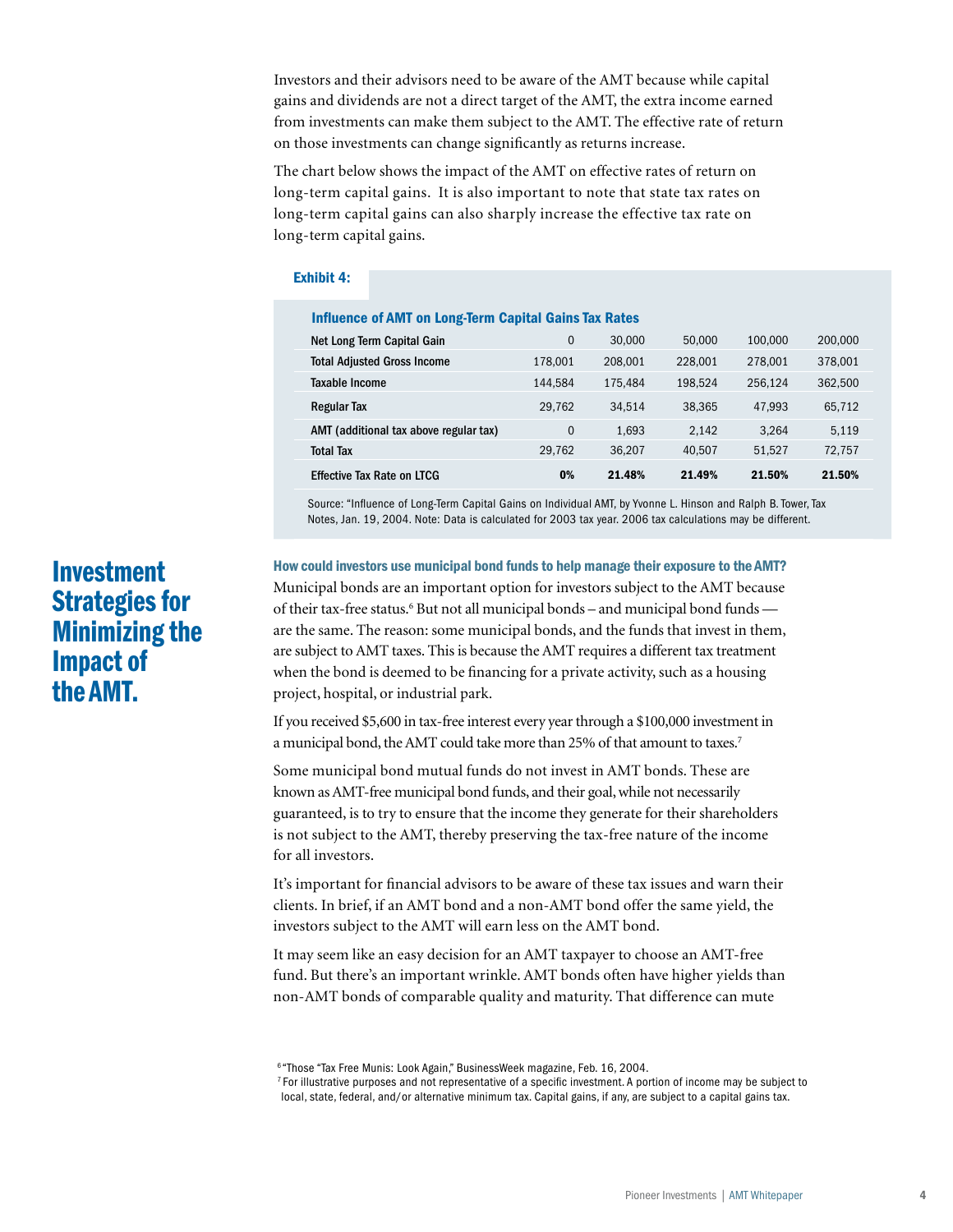— or even wipe out — the advantage of an AMT-free fund. In some cases, however, the opposite is true. The slightly higher yield advantage of AMT bonds may not be enough to overcome the AMT tax hit.

#### AMT bonds have potentially higher yields for three reasons:

- **1** They may be of lower credit quality
- **2** Investors demand a higher yield as an incentive for taking a chance that they may someday be subject to AMT and be assessed the AMT tax.
- 3 They need to offer higher yields to compete on an after-tax basis with non-AMT bonds

Lower credit quality means there's a greater risk associated with the bonds. However, the risk of default is low, since municipal bonds rarely default. But extra risk isn't necessarily bad when you're reaping higher yields. A key consideration is the ability of the portfolio manager to conduct rigorous credit analysis and identify pricing anomalies. A strong team of credit analysts can help the portfolio manager identify candidates for investments that are lower-rated, higher-yielding bonds with strong fundamentals.

If an AMT-free fund makes sense for an investor, how can one identify good candidates? The major fund ranking services do not provide a category for AMT-free funds. Some funds have been renamed to include "AMT-Free" in the name. Still, financial advisors may need to comb through prospectuses and semiannual reports for the details since not all AMT-Free funds invest only in AMT-free bonds.

Another complication is that funds that appear to be AMT-free today may not remain AMT-free tomorrow. Unless its prospectus limits the fund to investing only in non-AMT bonds, its AMT holdings could go from zero to a significant percentage.

#### A Word About Risk

A portion of income may be subject to local, state, federal, and/or alternative minimum tax. Capital gains, if any, are subject to a capital gains tax.

When interest rates rise, the prices of fixed income securities in the fund will generally fall. Conversely, when interest rates fall, the prices of fixed income securities in the fund will generally rise.

If the Internal Revenue Service determines an issuer of a municipal security has not complied with applicable tax requirements, interest from the security could become taxable and the security could decline significantly in value.

Investments in the fund are subject to possible loss due to the financial failure of issuers of underlying securities and their inability to meet their debt obligations.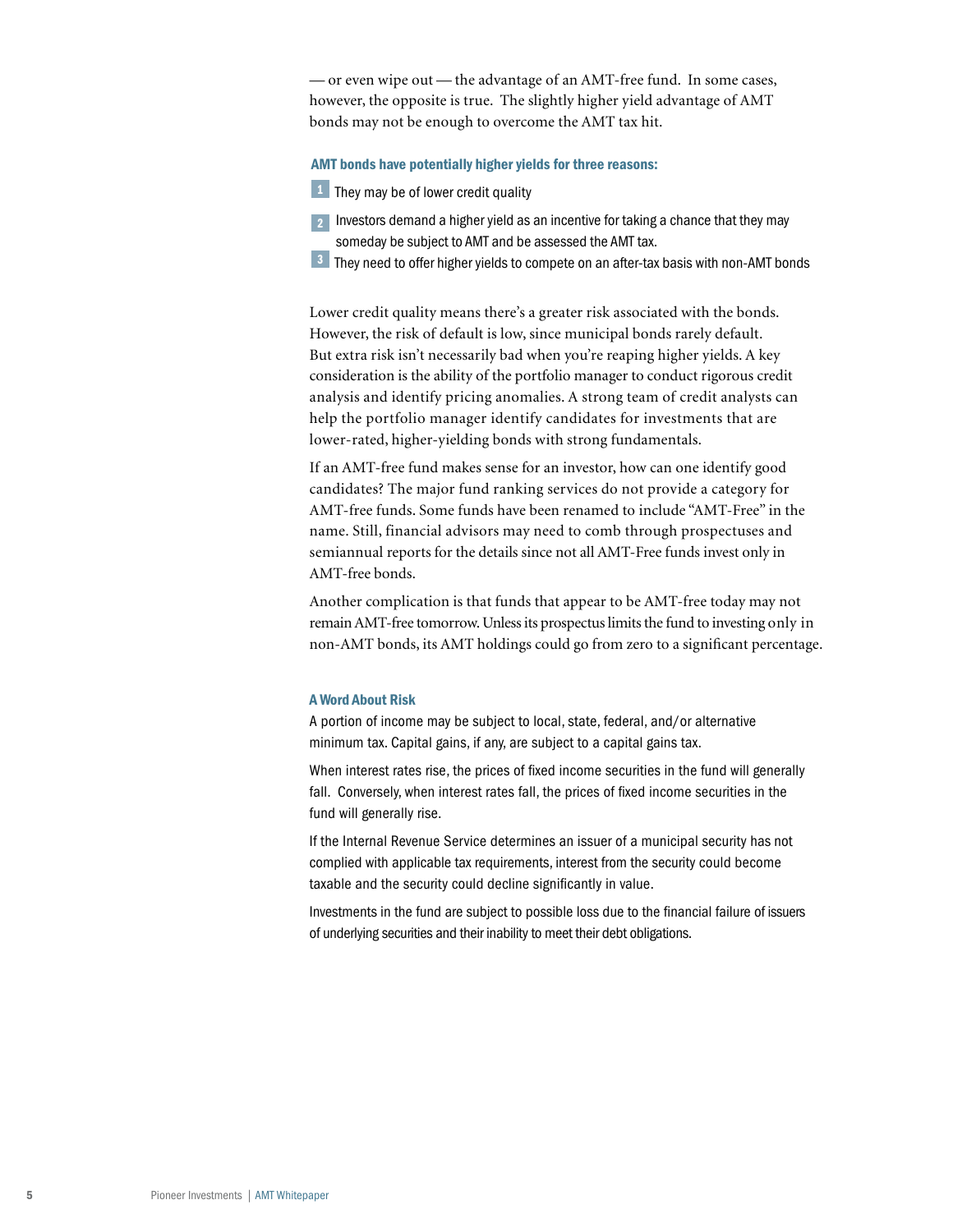Factors to consider when evaluating Municipal Bond Funds and the AMT financial advisors and their clients should consider several key questions when considering whether to invest in a municipal bond fund with AMT exposure or AMT-free municipal bond funds.

### Investor Q & A

- Q*.* Is the potential higher yield advantage of the municipal bond funds with AMT exposure wiped out by the AMT tax hit on the investor?
- A. If yes, consider AMT-Free municipal bond fund.
- Q*.* Are higher yielding municipal bond funds with AMT exposure more attractive than AMT-free municipal bond funds after paying the AMT tax?
- A. The answer requires careful consideration of the circumstances of individual investors. If the AMT hit is small, consider a municipal bond fund with AMT exposure.
- Q*.* Despite the higher after-tax yield of a municipal bond fund with AMT exposure, is the investor concerned about the slightly lower credit quality of the AMT issues and therefore the higher risk profile of the fund?
- A. Consider that the long-term default rate for municipal bonds is below 1%. However, if the investor's goal is to minimize risk at the potential expense of yield, consider an AMT-Free municipal bond fund.
- Q*.* Is the portfolio manager of the municipal bond fund with AMT exposure backed by a strong in-house credit research team capable of assessing the risk of different municipal bonds and evaluating pricing anomalies in the market?
- A. If no, consider a higher quality AMT-free municipal bond fund.

## Outlook for AMT Reform

Won't Congress eliminate – or adjust – the AMT now that it is hitting less affluent taxpayers? That would spare advisors and investors all of this complicated strategizing about taxes.

The answer: The U.S. government would lose too much revenue if it eliminated the AMT.

"It will soon be less expensive to repeal the regular income tax than to repeal the AMT," according to the Congressional Research Service. Even more limited steps, such as extending the increase in the AMT exemption, would be costly.

Congress has proposed many measures to reduce the AMT's impact on individuals. Many experts expected some sort of relief to pass in 2006, but even that might offer only one year of relief.

Conclusion? The AMT is unlikely to disappear completely in the near future.